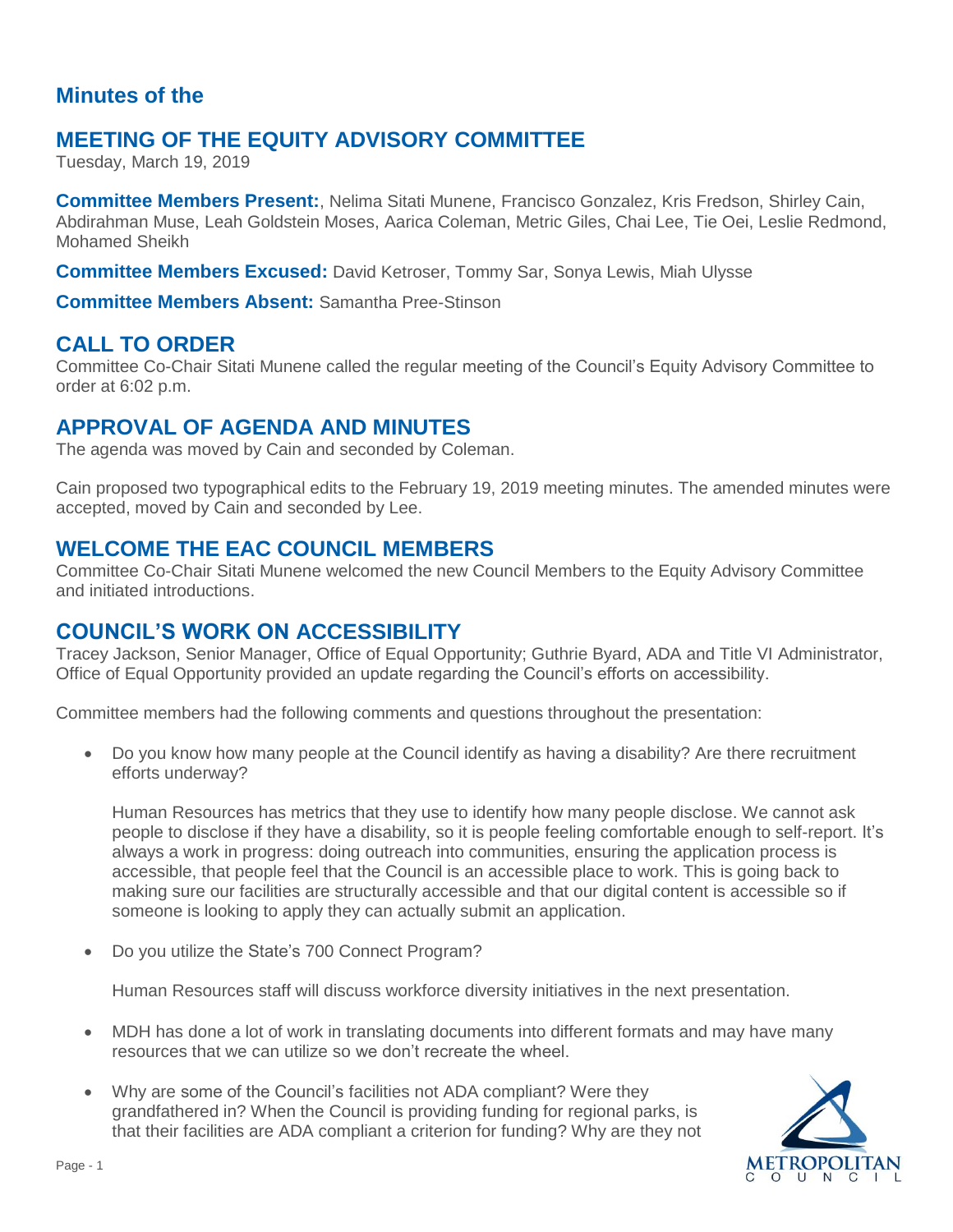ADA compliant? As a part of this work is that something that will be considering when working with the Parks Implementing Agencies?

During Phase I, we will be evaluating both our buildings and support facilities as well. This will include Robert Street and Heywood buildings and public spaces. Conversations will occur around HRA and the Regional Parks in terms of what support we can offer and what accountability we can hold folks to ensure that they are accessible. It cannot just be transit-oriented, it needs to be all of the Council activities. This phase will also include our wastewater facilities because there are a lot of public tours at those plants as well as a review of parking lots. To address the first question about why this has not been done before now; this has been done in parts and pieces. A few years ago, there was an assessment of half of our park and rides. In the 90's there was an evaluation of our Environmental Services plants and Metro Transit garages. This time we will be conducting a robust and full review of some of those buildings. Correct, some of the buildings were grandfathered in because they were built before the implementation of the ADA so now it is ensuring that those buildings are compliant. Future work will make sure that as many of our bus stops as possible are compliant, in addition to what I mentioned about the parks and HRA work.

- It is recommended that you discuss these initiatives with our committee members, Tommy and David, as they are strong accessibility advocates.
- Do you have an advisory committee or board to advise this process?

Yes, this work necessitates a combination of internal and external advisory groups. To that point, under Title II of the ADA, the self-evaluation phase is required to have a public participation component. We are working with Communications and Marketing to make sure we are getting as much input as possible on the perceived accessibility or inaccessibility of all the work that we do so we can take that into account with the self-evaluation and the digital audit we are doing.

It is recommended that staff look at resources from Olmstead Implementation Office.

Staff offered to come back and present updates as the work progresses. Sitati Munene agreed that would be helpful and emphasized that accessibility is one of priorities of the committee.

## **BUILDING DIVERSITY INITIATIVE**

Marcy Syman, Director, Human Resources; Todd Rowley, Director, Talent Management and Learning and Organizational Development to discuss the Council's workforce diversity metrics and initiatives.

Committee members shared the following comments and questions throughout the presentation:

- There should be a program similar to Connect 700 for people of color and indigenous people.
- There is an event tomorrow with the Native Community and helping them get their resume into the system. It is recommended that the Council take similar approaches to recruiting Native people.
- It is important to have clear definitions of diversity and inclusion. If the Council does not have definitions, it is recommended that the Council develop them.
- It is alarming that there is no appeals process for candidates that do not pass minimum qualifications.
- It is important that the selection process be simplified and transparent. What happens post application is very cumbersome. If we want to get community members to get through, it's not accessible. It takes too long and may dissuade people from attempting to apply in the first place.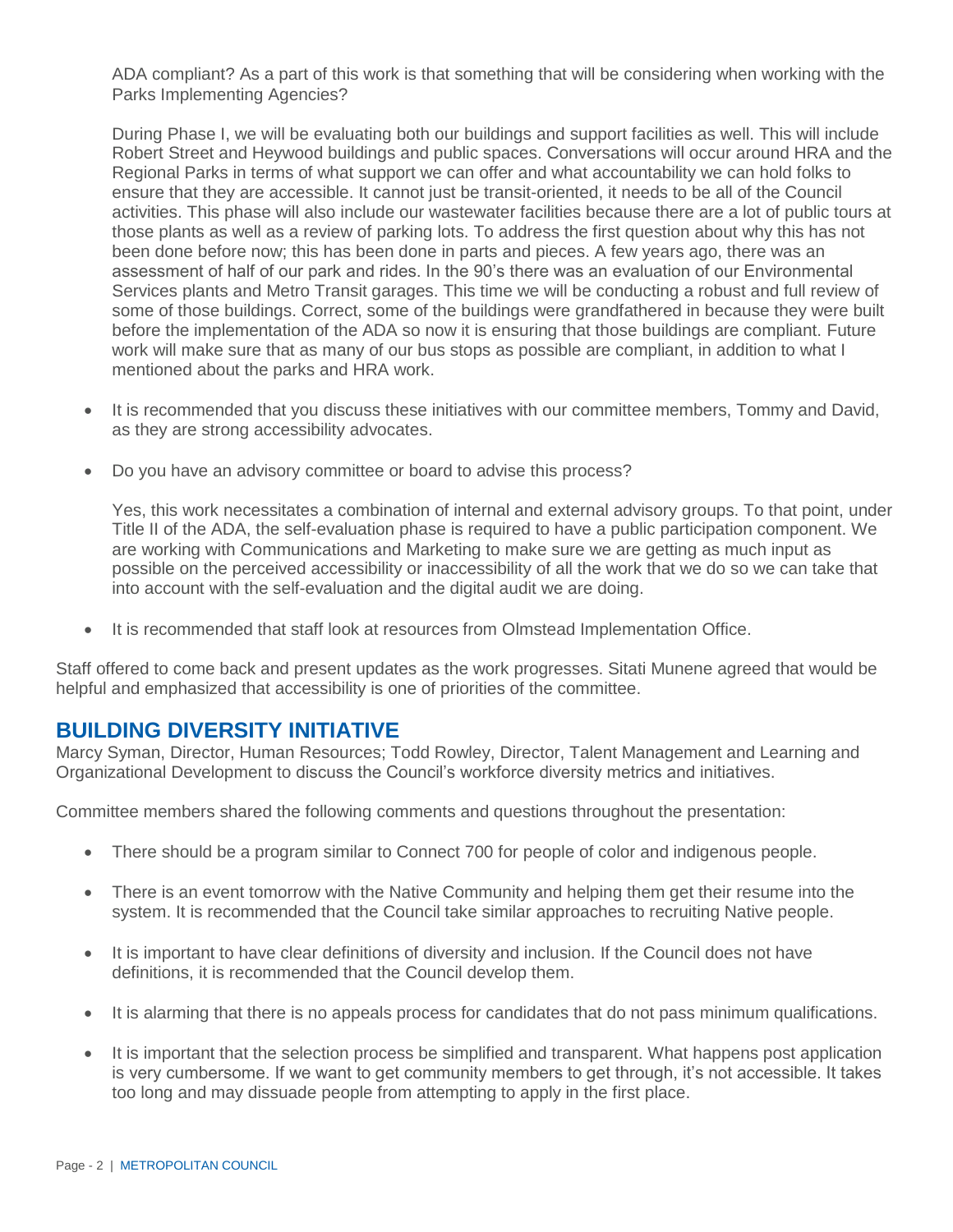- It is recommended that the Council examine the job posting language. This is important in presenting as a welcoming and attractive organization to work for. For an organization that has been around for 50 years, language was often written for a White male workforce.
- The Council should be tracking legacy hires. The Government Alliance for Race and Equity (GARE) has resources and information about this. Legacy hires often exclude people of color. If we aren't tracking, we can't be sure.
- We should be making sure that position descriptions are matching what candidates would actually be doing in their job.
- In the three years I have been on this committee, I really haven't seen that many POCs outside of the Office of Equal Opportunity. It is recommended that the Council look at barriers for the managers and compare to agencies out of state to see what others do because Minnesota has the worst disparities.
- The retention numbers for POCs is alarming. Why do POCs leave the Council? Is it the culture? Do they feel they are left out? Because there are no opportunities for advancement? We need to clearly examine this.
- The Council is traditionally viewed as a male-dominated organization. We need to look at ways to change that narrative.
- It is recommended that when metrics and data, that staff present raw numbers along with the percentages, so I can share the information with communities. Please have both actuals and percentages because it helps with transparency.

Throughout the presentation, Committee members requested the following supplemental information from Human Resource staff:

- Council definitions for diversity and inclusion
- **Current Council inclusion efforts**
- Throughout the PowerPoint, provide raw numbers in addition to percentages
- Disaggregation of POCI staff and position classifications (e.g. labor versus management) o Percentages and raw numbers of American Indian managers
- Disaggregation of POCI staff by full-time and part-time
- Information about legacy hires and tracking
- Additional information about turnover by demographic and type of separation
- How the Council compares to other state agencies
- Disaggregation of women by race
- Disaggregation by race of the intern to full-time hires
- Information about outreach and recruitment activities specifically for Native Americans and other underrepresented groups

HR staff will follow up with the committee to provide this information.

### **COMPREHENSIVE PLAN REVIEW**

Committee Co-Chair Nelima Sitati Munene initiated a discussion of the Council's Comprehensive Plan Review Process to evaluate whether the EAC would like to provide a recommendation.

Sitati Munene stated the Comprehensive Plan Review process is a topic the committee historically has been very interested in. In January, staff presented about the Council's role in receiving and reviewing comprehensive plans. Recently, Sitati Munene received a call from the Housing Justice Center raising a concern that the City of Minneapolis has a need for affordable housing; however, they have not included in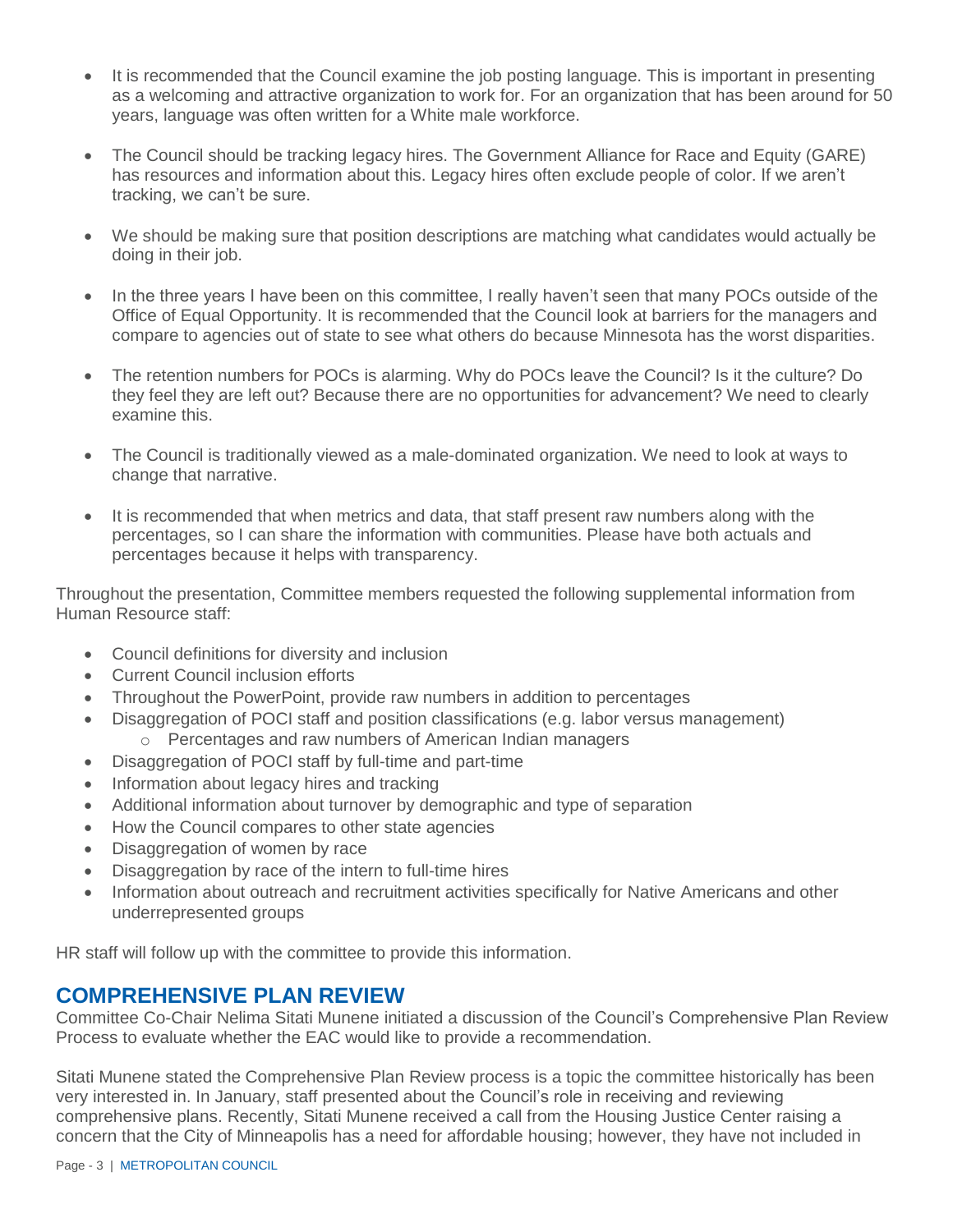their comprehensive plan how they plan to address this need. Housing is a priority for the committee this year, and so she is bringing the issue to the committee for discussion.

Sitati Munene invited Aaron Berc, Jewish Community Action, to provide remarks. Berc stated that no community in Hennepin County has identified a way to address the shortage for housing and it is important to make sure that the Council is doing everything it can to give communities the tools to address the need for affordable housing and to hold them accountable.

Libby Starling, Deputy Director of the Community Development, offered some context about the issue. Absolutely, there is a need for the lowest income households. There is also the reality that cities do not have the tools to tackle the need for affordable housing on their own; therefore, including it in the comprehensive plans would be setting them up to fail. Starling discussed that the Council has the authority to review the plans on housing for completeness and consistency, but there has been a past legal ruling that it is the cities' responsibility to follow through on their plans for housing. When there are concerns about the contents of the comprehensive plans, the most effective strategy is to engage the cities themselves because the Council itself is not fully able to hold cities accountable especially for the housing plan according to state statute and the legal ruling.

Coleman said that while it is understood that cities cannot do it alone, cities figure out how to address challenges when they want to. Cities know how to work with philanthropic organizations. People are being pushed out of the city into the first ring suburb, and then further. The Council should add language that strongly encourages cities to find tools to address the need for affordable housing. There will be changes in developers only when they see an opportunity coming down the pipe.

Redmond stated it is very problematic that the Council perpetuates disparities. The Council has a lot of power and does not leverage it to promote equity and justice. The Council does not use its leverage to influence the things it could. The Council could do better and should do better. If we don't, we will see a Minnesota with worse disparities than we have seen. It is recommended that we look proactively; and especially, when it's reactive you should definitely act when we bring this forward. We have the opportunity to be on the side of justice.

Cain moved to make a recommendation that the Met Council in reviewing and approving local comprehensive plans, follow the statute under the Metropolitan Land Planning Act, the Council's Local Planning Handbook, and what is stated in MSP Thrive 2040 in terms of equity, and take into consideration issues of gentrification and displacement.

Gonzalez seconded.

The motion passed unanimously.

### **RESERVED TIME FOR EAC DISCUSSION**

There was not sufficient time for this agenda item.

### **ANNOUNCEMENTS**

Sitati Munene had several announcements for the committee:

Reminder that the application for the four community member EAC vacancies is now live. Please send to your networks! There are two at-large vacancies and two district vacancies open: District D and G. Yolanda sent out the link to the application; you can also find the application on the Council's website. The priority deadline for applications is March 29. Early to mid-April applications will be reviewed and candidates will be interviewed. It is expected that the Council will approve appointments by the beginning of May. If you have any recommendations for recruitment, let staff know.